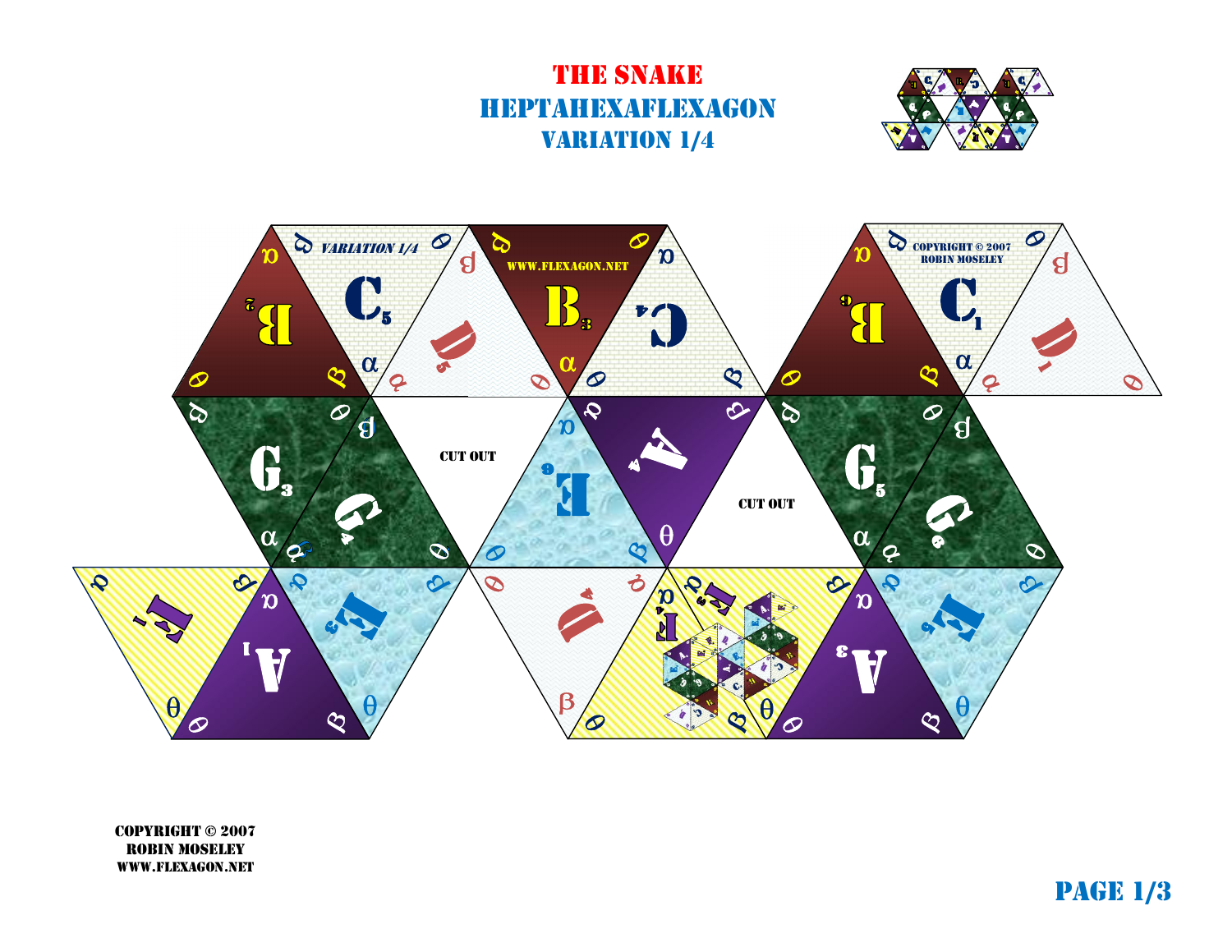## the snake heptahexaflexagon **VARIATION 1/4**



copyright © 2007 robin moseley www.flexagon.net

page 2/3